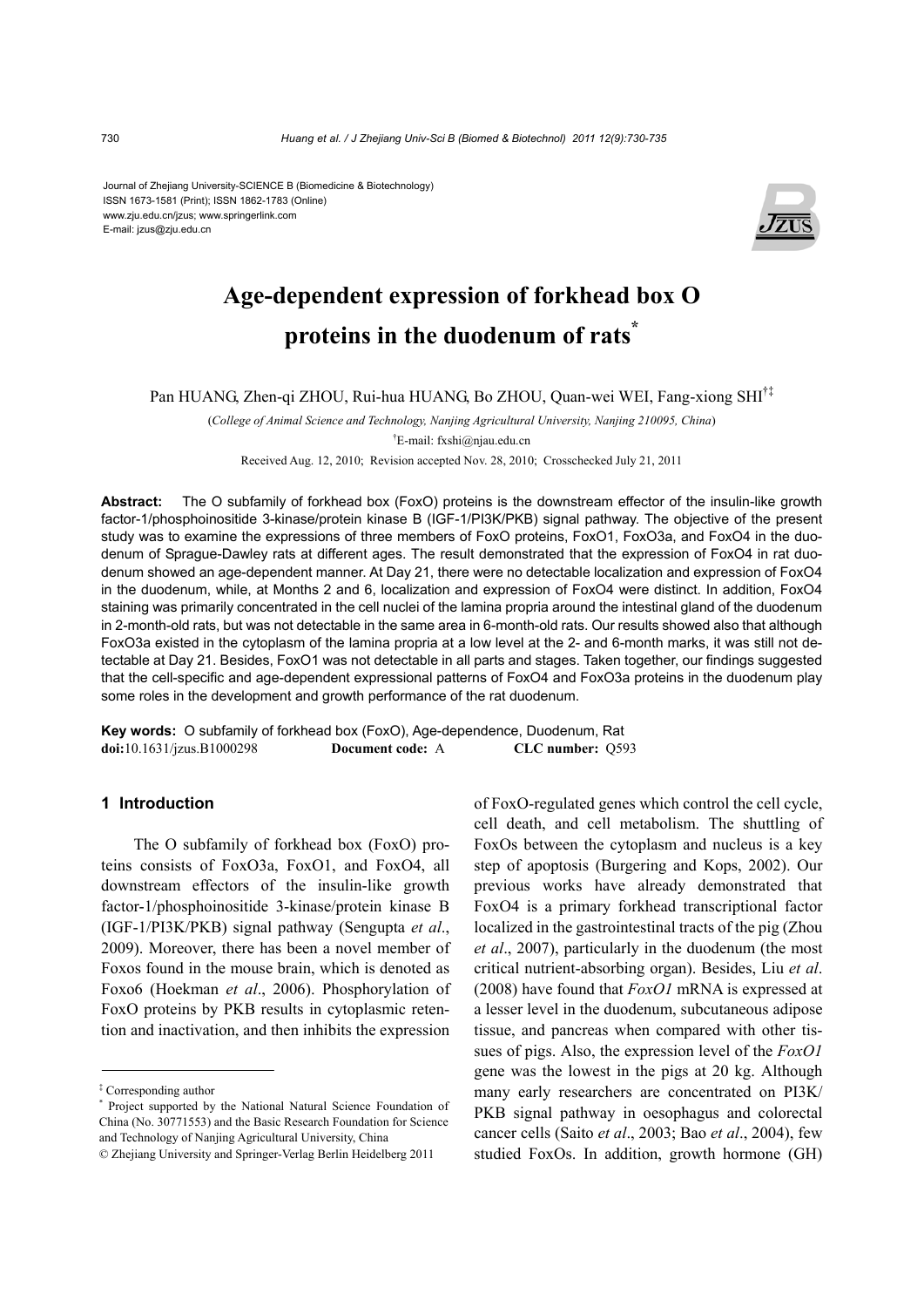and IGF-1 are recognized to decline with age, while the transcriptional activity of FoxOs is increased as a result of the reduction of insulin or IGF-1 level (Brunet *et al*., 1999; Tomita *et al*., 2001). Similarly, Roubenoff and Hughes (2000) suggest that the higher expression of *FoxO* genes may be required to prevent certain adverse aging processes from occurring. In addition, there are only antisera against FoxO1, FoxO3a, and FoxO4 readily available to date. Accordingly, our present study focused on the expressions and localizations of FoxO1, FoxO3a, and FoxO4 in the rat duodenum at different ages.

#### **2 Materials and methods**

## **2.1 Animals and sample collection**

A total of 90 intact male Sprague-Dawley rats at 21 d (weanling date), 2 and 6 months old, obtained from Qinglongshan Experimental Animal Breeding Farm (Nanjing, China), were used in the current experiment. Uniform commercial diets used in the experiment were also purchased from the same company. Regular rat chow and tap water were allowed ad libitum. Rats were housed individually at room temperature (25 °C) with a 12 h:12 h light/dark cycle and humidity of 65%–70%. In order to examine the expressions of FoxO1, FoxO3a, and FoxO4 by immunohistochemical analysis in the rat duodenum at different ages, duodenal samples were immediately removed from anesthetized rats and fixed in  $4\%$  (v/v) paraformaldehyde at room temperature overnight. In addition, the duodenal mucosas were also sampled and stored in −70 °C for immunoblot analysis of FoxO levels. All procedures were designed in accordance with the generally-accepted ethical standards for animal experimentation and the guidelines established by the Institutional Animal Care and Use Committee, Nanjing Agricultural University, China.

## **2.2 Reagents**

Antibodies for FoxO1/FKHR (Cat. No. 9462, Lot 2), FoxO3a/FKHRL1 (Cat. No. 9467, Lot 4), and FoxO4/AFX (Cat. No. 9472, Lot 1) were purchased from Cell Signaling Technology (Beverly, MA, USA). Antibodies of α-tubulin (Cat. No. T6074, Lot 125k4790) were obtained from Sigma Chemical Co. (St. Louis, MO, USA). Streptavidin-biotin complex (SABC) kit was obtained from BioGenex (San Ramon, CA, USA), and 3,3′-diaminobenzidine tetrachloride (DAB) was purchased from Sigma Chemical Co. Radio immunoprecipitation assay (RIPA) lysis buffer, a bicinchoninic acid (BCA) protein assay kit, was obtained from Beyotime Institute of Biotechnology (Nantong, Jiangsu, China). All other chemicals were commercially purchased and were of reagent grade.

#### **2.3 Immunohistochemical analysis**

After transferring through a graded series of alcohol and xylene, duodenal samples were embedded in paraffin sectioned at 8 µm thickness. The sample sections were mounted on slides and processed for immunohistochemical analysis which was conducted in a protocol similar to the method used in our previous reports (Meng *et al*., 2007; Ding *et al*., 2010; Zhang *et al*., 2011). Briefly, sections were incubated overnight at room temperature with a polyclonal rabbit immunoaffinity-purified antiserum directed against the FoxO1  $(1:400)$ , FoxO3a  $(1:400)$ , and FoxO4 proteins (1:500). The specific protein immunoreactivity was visualized with an SABC kit elite and 0.1 g/ml DAB in 10 mmol/L PBS-buffered saline containing  $0.01\%$  (v/v)  $H_2O_2$  for 5 min. Specificity of the antibody was examined using normal rabbit serum (NRS) instead of the primary antibody. In order to identify structural components and cell morphology, the sections were counter-stained with hematoxylin and mounted with coverslips. Relative levels of immunostaining between animals and cell types were repeated at least four times and evaluated by three independent observers.

#### **2.4 Immunoblot analysis**

To examine the expression levels of FoxO3a and FoxO4 in the rat duodenum by immunoblot analysis, a method similar to our previous works (Shi *et al*., 2004; Ding *et al*., 2010) was conducted. Proteins were extracted from frozen duodenal mucosa with RIPA lysis buffer (50 mmol/L Tris-HCl (pH=8.0), 150 mmol/L NaCl, 0.5% (v/v) NP-40, 20% (v/v) glycerol, 25 mmol/L benzamidine, 0.5 µg/ml of leupeptin, 0.7 µg/ml of pepstatin A, 3 µg/ml of aprotinin, and 10 µg/ml of trypsin inhibitor). The duodenal mucosa protein was extracted using RIPA lysis buffer in a Dounce homogenizer (Fluko Shanghai Co., Ltd.,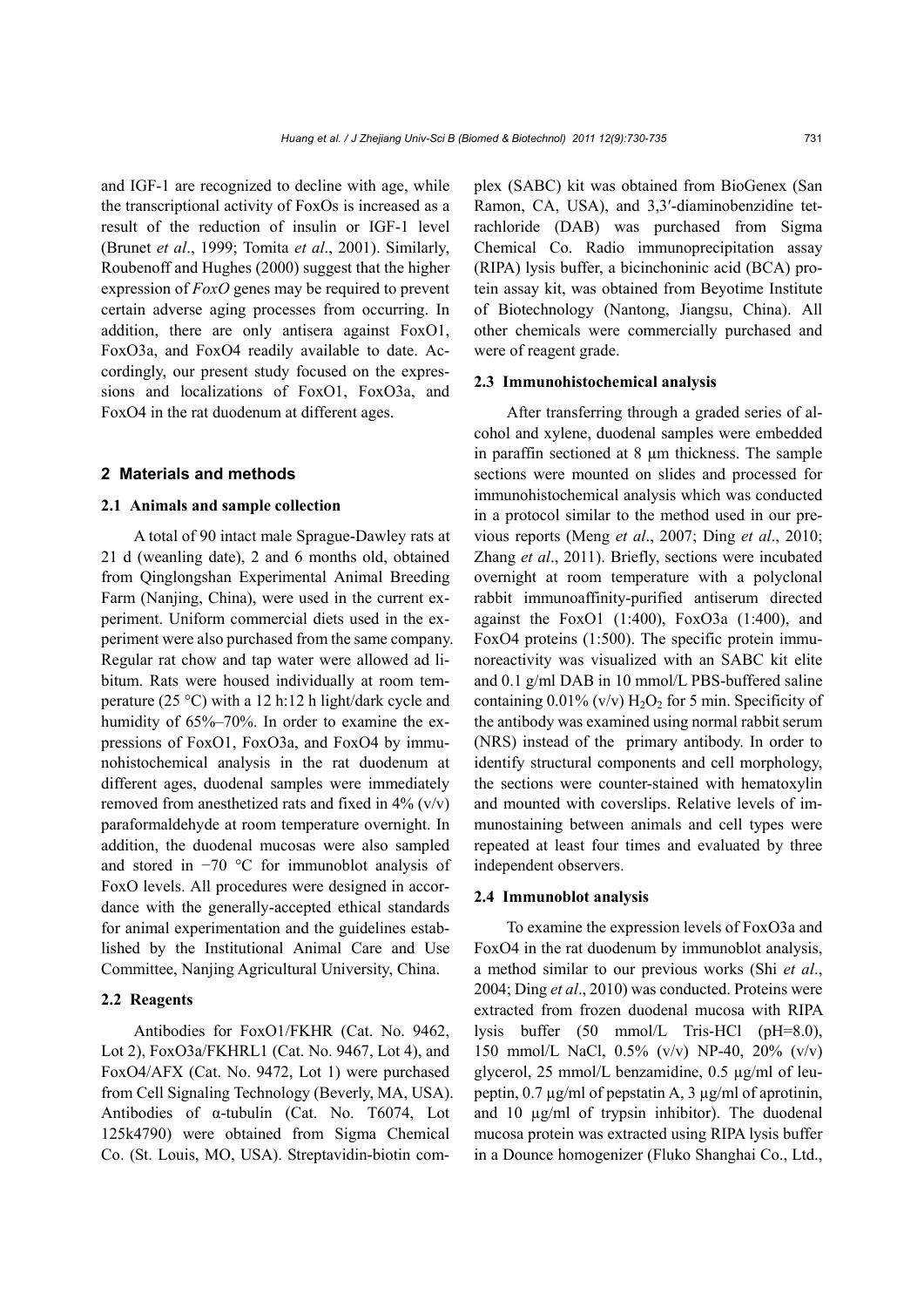China). After homogenization, samples were incubated for 30 min on ice, vortexed, and centrifuged at 12000 $\times$ *g* for 10 min at 4 °C. The supernatant was separated and the protein concentration was determined by a modification of the Bradford method (BioRad) using bovine serum albumin (BSA) standards and microplate absorbance readings at 595 nm. Determination of FoxO3a and FoxO4 concentrations was performed by immunoblot analysis. Briefly, proteins were resolved using 0.1 g/ml polyacrylamide sodium dodecyl sulfate (SDS) gel electrophoresis under reducing conditions. In each experiment, equal quantities of proteins (40 µg homogenized duodenum mucosa) were loaded for each sample. The gelseparated proteins were then transferred to polyvinylidene fluoride (PVDF) membranes. Membranes were then incubated with a blocking buffer (TBST with 0.05 g/ml milk,  $0.1\%$  (v/v) Tween-20, pH 7.5) at room temperature for 1 h and incubated overnight at 4 °C with diluted antibodies specific to FoxO3a (1:1000), FoxO4 (1:1000), and  $\alpha$ -tubulin (1:2000). After three washes, the membrane was incubated with the horseradish peroxidase (HRP)-conjugated secondary antibody diluted (1:8000) in the blocking buffer for  $1<sub>h</sub>$ .

Finally, the blots were washed three times and detected for immunoreactivity by chemiluminescence detection methods. Blots were then used to expose radiographic film to visualize immunoreactive signals.

### **2.5 Statistical analysis**

Values were expressed as the mean±standard error of the mean (SEM). The data were analyzed using a one-way analysis of variance (ANOVA) as appropriate. *P*<0.05 was considered statistically significant. All experiments were repeated at least three times, and representative data are shown.

#### **3 Results**

## **3.1 Immunohistochemical localizations of FoxO1, FoxO3a, and FoxO4 in the rat duodenum**

Immunohistochemical analyses of FoxO1, FoxO3a, and FoxO4 in the duodenum were performed by using rats at 21 d, 2 and 6 months old. The result indicated that FoxO3a existed mainly in the cell cytoplasm of the lamina propria but was negative in muscularis and any other parts of the duodenum at a low level at Months 2 (Figs. 1h and 1i) and 6 (Figs. 1j and 1k); in contrast, there was no detectable localization of FoxO3a at Day 21 (Figs. 1e, 1f, and 1g). Nevertheless, FoxO1 was not detectable in all parts and stages (Figs. 1a, 1b, 1c, and 1d).

While interestingly, the result indicated that no detectable localization of FoxO4 in the duodenum of 21-d-old rats (Figs. 1l, 1m and 1n) was found. FoxO4 staining was very distinct and primarily concentrated in the cell nuclei of the lamina propria around the intestinal gland of the duodenum at 2-month-old rats (Fig. 1q). The localization patterns were based on the mucosa, close to the muscularis mucosa (Figs. 1o and 1p). Compared with rats at the 2-month mark, FoxO4 staining could not be detected in the cell nuclei of the lamina propria around the intestinal gland and decreasing staining in the duodenum of rats at 6 months (Figs. 1r, 1s, and 1t).

## **3.2 Immunoblot analyses of FoxO3a and FoxO4 proteins in the rat duodenum**

Immunoblot analyses of FoxO3a and FoxO4 levels in the duodenum were also performed in rats at different ages. The results showed that FoxO3a and FoxO4 levels were changed at different ages in the rat duodenum. No FoxO3a or FoxO4 expression was detected in the duodenum of 21-d-old rats, while, significant expressions of FoxO3a and FoxO4 in the duodenum were found in the rats at 2 and 6 months (Figs. 2 and 3). In addition, the FoxO4 levels in the duodenum of rats at 6 months decreased compared with 2 months (Figs. 3a and 3b). However, there were no significant differences of FoxO3a levels in the duodenum of rats between Months 2 and 6 (Figs. 2a and 2b).

#### **4 Discussion and conclusions**

Our present study demonstrated clearly that the FoxO4 and FoxO3a expressions in the duodenum of rats showed age-dependent and cell-specific manners. FoxO4 is a main FoxO protein expressed in the rat duodenum, which is consistent with our previous works in the pig. FoxO3a existed in the cell cytoplasm of the lamina propria at a low level at Months 2 and 6, and there was no detectable localization at Day 21,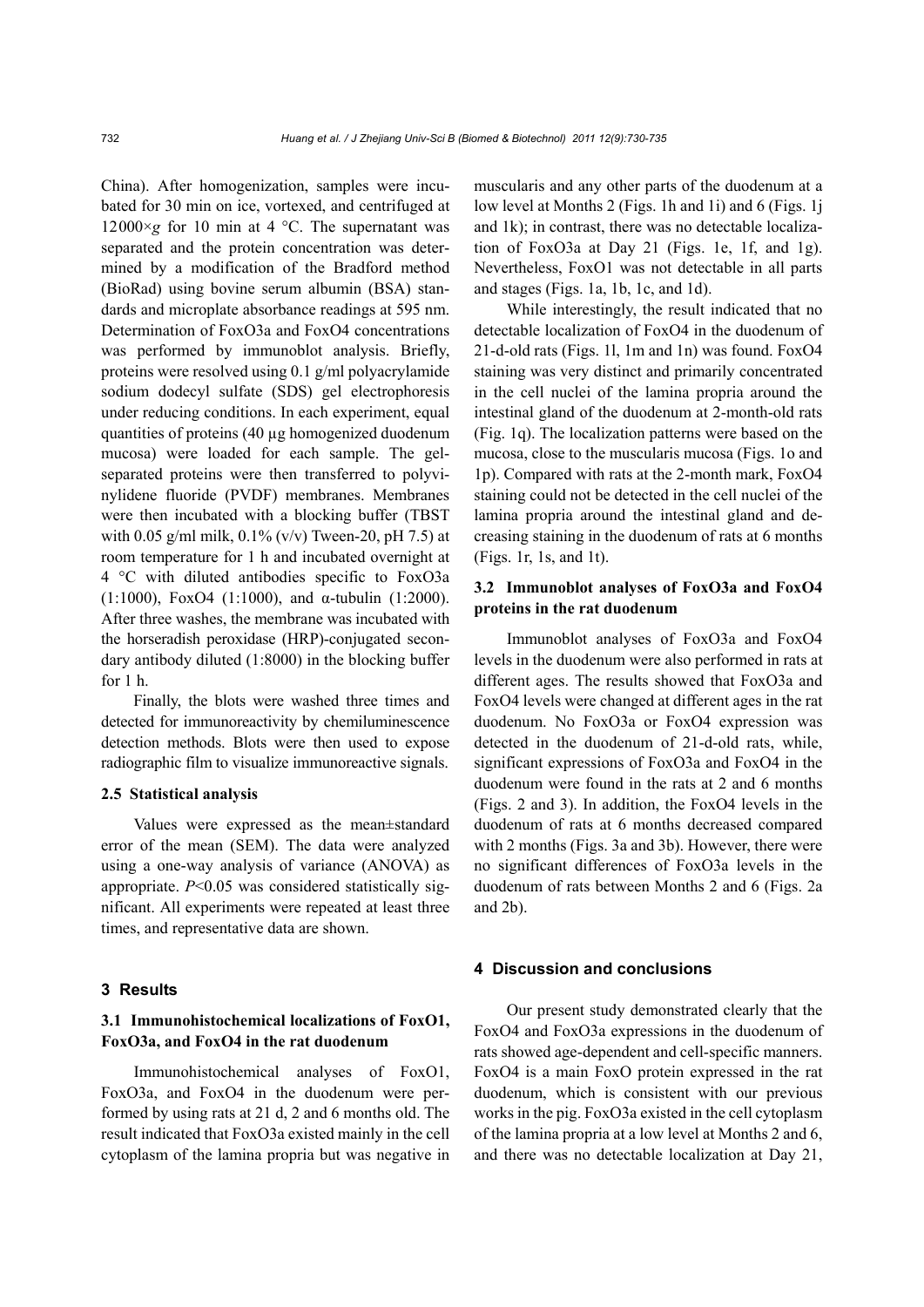

**Fig. 1 Immunohistochemical localizations of FoxO proteins in the duodenum of Sprague-Dawley rats**  The immunohistochemical signals appear brown and the counterstaining background appears blue in color. Immunohistochemical localization of FoxO1: 21-d-old (b), 2-month-old (c), 6-month-old (d); Immunohistochemical localization of FoxO3a: 21-d-old (f, g), 2-month-old (h, i), 6-month-old (j, k); Immunohistochemical localization of FoxO4: 21-d-old  $(m, n)$ , 2-month-old  $(o, p, q)$ , 6-month-old  $(r, s, t)$ . (q) and (t) are transverse sections. In control sections of FoxO1 (a), FoxO3a (e), and FoxO4 (l), normal albumin bovine V was used instead of primary antibody. →: muscularis mucosa; ↓: submucosa; ↑: intestinal gland. Bar=50 µm



**Fig. 2 Western blotting (a) and digital image analysis (b) of FoxO3a in the duodenum of rats at 21 d, 2 and 6 months old** 

After homogenization, the extracted duodenal mucosas (40 µg/lane) were fractionated on sodium dodecyl sulfate polyacrylamide gel electrophoresis (SDS-PAGE) gels and transferred to nitrocellulose, then followed by immunoblot analysis of FoxO3a. For the control, immunoblot analysis was performed with antibodies specific to  $\alpha$ -tubulin. Then, following immunoblot analysis, the intensities of FoxO3a immunoreactive bands were determined by digital image analysis. Data (ratio to  $\alpha$ -tubulin) represent means±SEM. Different letters above the bars indicate a statistically significant difference (*P*<0.05, *n*=6) among groups



**Fig. 3 Western blotting (a) and digital image analysis (b) of FoxO4 in the duodenum of rats at 21 d, 2 and 6 months old**

After homogenization, the extracted duodenal mucosas (40 µg/lane) were fractionated on sodium dodecyl sulfate polyacrylamide gel electrophoresis (SDS-PAGE) gels and transferred to nitrocellulose, then followed by immunoblot analysis of FoxO4. For the control, immunoblot analysis was performed with antibodies specific to α-tubulin. Then, following immunoblot analysis, the intensities of FoxO4 immunoreactive bands were determined by digital image analysis. Data (ratio to  $\alpha$ -tubulin) represent means $\pm$ SEM. Different letters above the bars indicate a statistically significant difference (*P*<0.05, *n*=6) among groups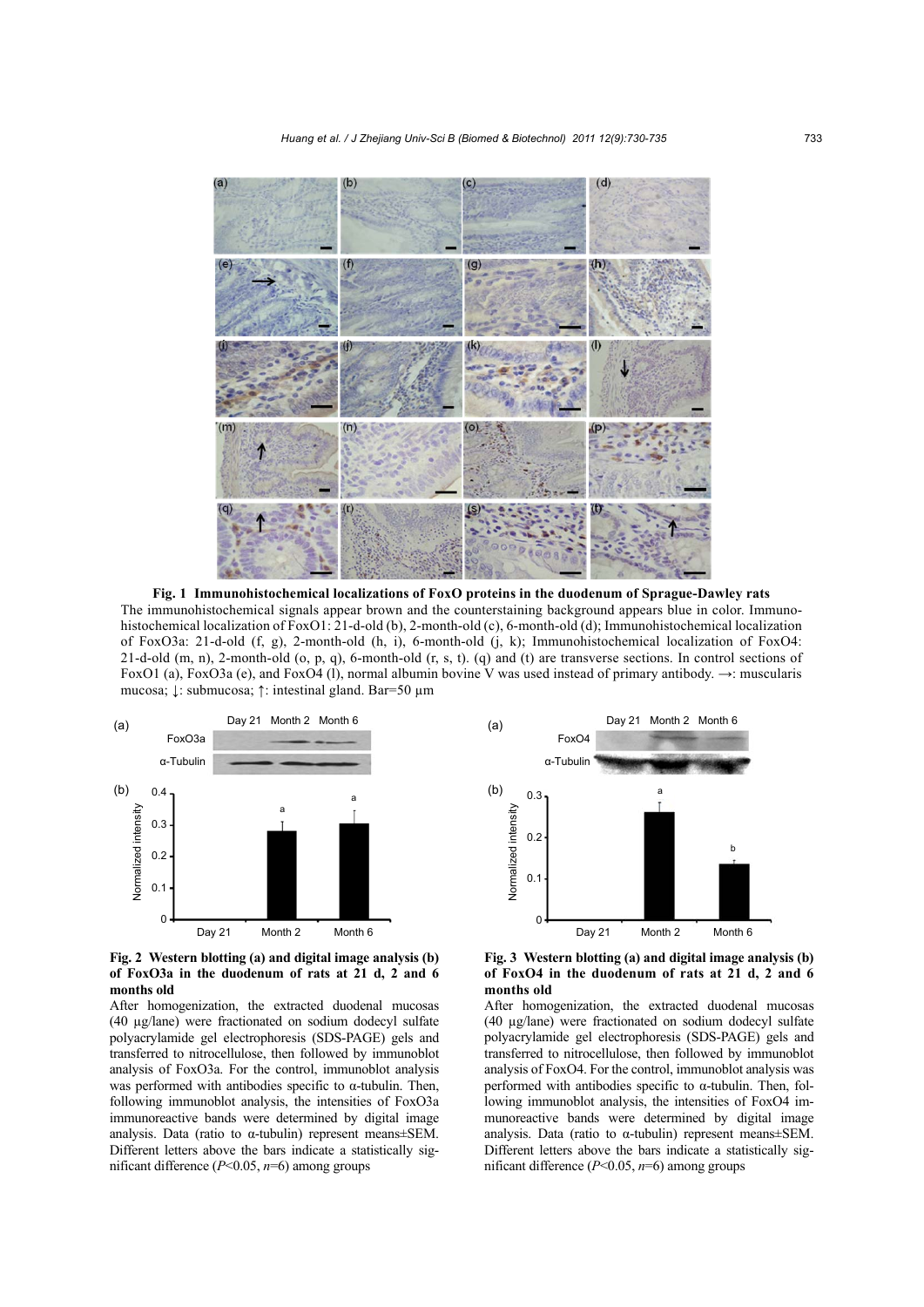which is not consistent with our previous works in the pig. Besides, FoxO1 was not detectable in all parts and stages.

The duodenum is the most critical nutrient absorbing organ which completes development in four weeks after birth in rats (Gao *et al*., 1995). In our current investigation, we selected three time points: weanling date (21 d), adolescence (2 months), and adulthood (6 months). The significant differences in FoxO4 expression among these three ages in the rat duodenum play some roles.

Recent discoveries suggested IGF-1/PI3K/PKB/ FoxO might affect lifespan in higher eukaryotes (Burgering and Kops, 2002). These age-dependent changes may be caused, in part, by the change of hormonal circumstance. In particular, GH and IGF-1 were well known to decline with age (Furuyama *et al*., 2002). Since transcriptional activity of FoxOs increased as a result of the reduction of insulin or IGF-1 level (Brunet *et al*., 1999; Tomita *et al*., 2001), the peak of IGF-1 secretion after birth may result in no FoxO3a and FoxO4 expressions in the 21-d-old rats. Meanwhile, the expression of FoxO4 increased in the 2-month-old rats through a low plasma level of IGF-1. However, the reduced expression of FoxO4 in 6-month-old rats might lead to accelerated aging. Emerging evidence suggests the similar conclusions in the skeletal muscles (Furuyama *et al*., 2002). In other words, this suggests that FoxO4 may be involved in the development and growth performance of the rat duodenum.

Our present study demonstrated that FoxO4 mainly concentrated in the cell nuclei of the lamina propria around the intestinal gland in the duodenum of 2-month-old rats but not the 6-month-old rats. This may occur because the 2-month-old rats were in a higher rate of metabolism. Further research is required to identify the mechanisms of FoxO4 shuttling into cell nuclei to regulate apoptosis after synthesized in mucosa of duodenum in 2-month-old rats. Though many researches regarding shuttling mechanisms of FoxO proteins were mostly concentrated on FoxO proteins shuttling into cytoplasm phosphorylated by PKB proteins, there was only a hypothesis on entrance mechanisms of FoxO proteins into cell nuclei, which suggested that FoxO proteins followed common shuttling into nuclear model for the nuclear localization signal (van der Heide *et al*., 2004).

It was reported that FoxO3a was a downstream target of PKB (also known as Akt, a serine/threonine protein kinase) in endothelial cells that could promote apoptosis via down-regulation of Fas-associated death domain-like interleukin 1β-converting enzyme inhibiting protein (FLIP) and activation of the extrinsic apoptotic pathway (Skurk *et al*., 2004). Besides, in cerebellar neurons, fibroblasts and Jurkat cells, the transient overexpression of nonphosphorylatable FoxO3a induced apoptotic cell death by the up-regulation of Fas ligand expression and activation of the death receptor pathway (Brunet *et al*., 1999). Our previous work suggested that FoxO3a was detectable in lamina propria of jejunum and large intestine, but no localization was evident in the duodenum of pigs (Zhou *et al*., 2007). In contrast, from the present study, we found FoxO3a existed in the cell cytoplasm of the lamina propria at a low level at Months 2 and 6, and there was no detectable localization at Day 21 in the duodenum of rats. Our findings might suggest that the role of FoxO3a in mammalian gastrointestinal tracts has species specific manners.

The present study did not find any significant localization of FoxO1 in the duodenum of rats and this is inconsistent with our previous work in the pig (Zhou *et al*., 2007). However, Liu *et al*. (2008) showed that *FoxO1* mRNA was expressed at a lesser level in the duodenum of pigs. This implied that FoxO1 may have a post-transcriptional regulatory mechanism in the duodenum.

In conclusion, our findings suggest that the cell-specific and age-dependent expressional patterns of FoxO4 and FoxO3a proteins in the duodenum play some roles in the development and growth performance of the rat duodenum.

## **Acknowledgements**

We thank Mr. Wei ZHANG, a doctoral student of Nanjing Agricultural University, China for his technical assistance.

#### **References**

Bao, S., Ouyang, G., Bai, X., Huang, Z., Ma, C., Liu, M., Shao, R., Anderson, R.M., Rich, J.N., Wang, X.F., 2004. Periostin potently promotes metastatic growth of colon cancer by augmenting cell survival via the Akt/PKB pathway*. Cancer Cell*, **5**(4):329-339. [doi:10.1016/S1535-6108